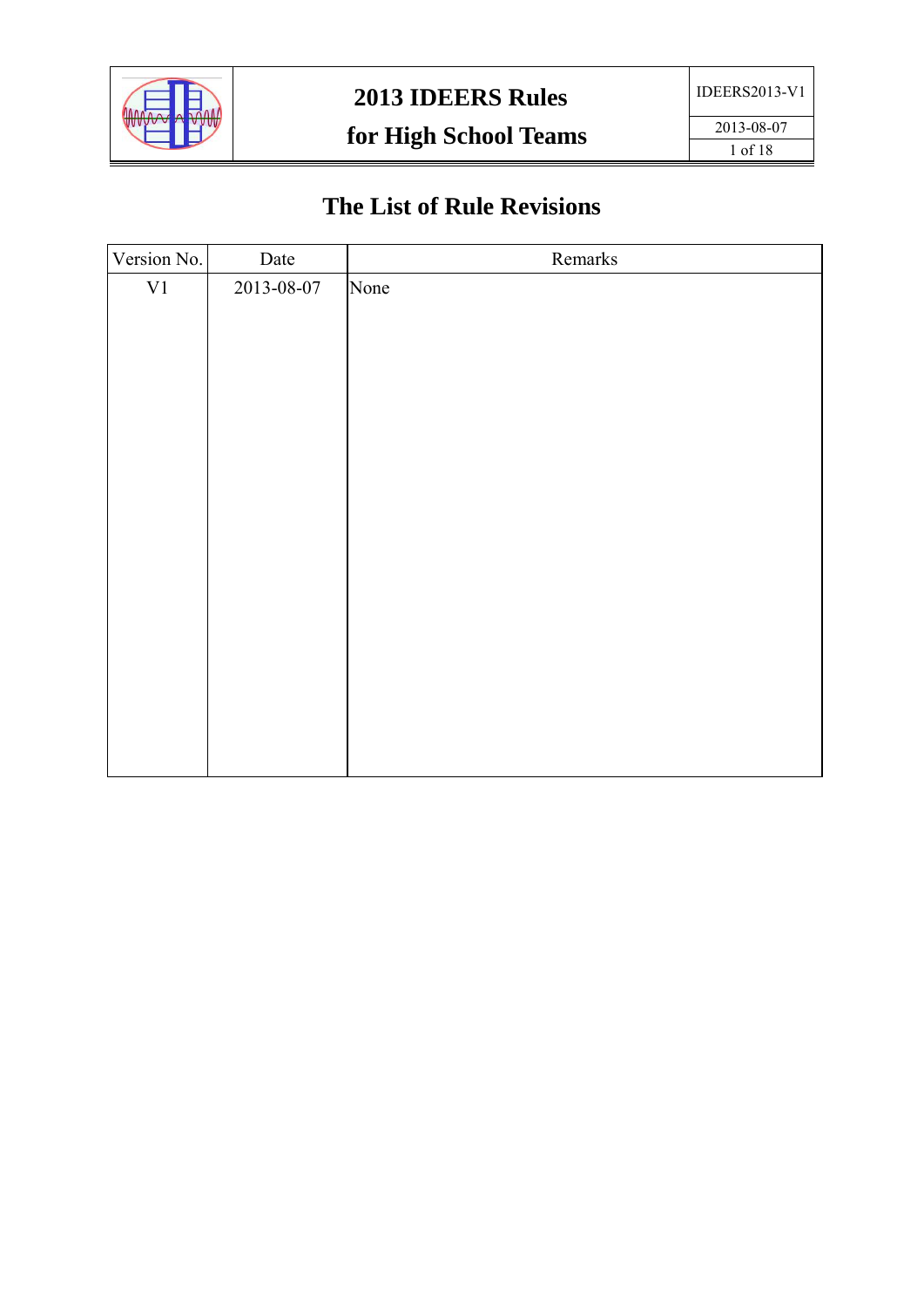

The content presented below serves as the primary rules of this competition. However, if there are cases not stipulated or clearly defined in the rules, the organizer reserves the right of final interpretation of the cases.

### **1. The overview of this competition**

Each team is required to design and construct a building model at the competition venue. The model should be able to resist the earthquakes generated by the shaking table at National Center for Research on Earthquake Engineering (NCREE).

This is a two-day competition. On the first day, each team has 6.5 hours (including a lunch break) for constructing the building model. All the materials and tools are provided by the organizer.

On the second day, all models will be tested on the shaking table at NCREE. The artificial earthquakes with various intensities will be generated by using the shaking table. The peak ground acceleration (PGA) will gradually increase from 250 gal to 800 gal (gal = cm/sec<sup>2</sup>).

All models are ranked by using the efficiency ratio (ER). The value of ER is computed based on the mass of the model itself, the number of mass blocks supported by the model and the PGA eventually resisted by the model. The winner will be the team whose model obtains the largest value of ER.

In order to increase the challenge and interest of this competition, the theme of this year's competition is "asymmetric-plan base". All teams are encouraged to exert their knowledge and creativity to construct an effective and efficient building model.

#### **2. The composition of team members**

Each team consists of four students registered in the same university/college and one instructor, who is a teacher at the same school. During the two-day competition, the instructor is not allowed to use hands on constructing the model.

#### **3. Materials and tools**

Only the materials and the tools provided by the organizer can be used in this competition. Stationeries, e.g. pencils, rulers, erasers, and calculators, can be prepared by the teams. Nevertheless, these stationeries can be used only for computing and marking the materials. They cannot be used for cutting and drilling.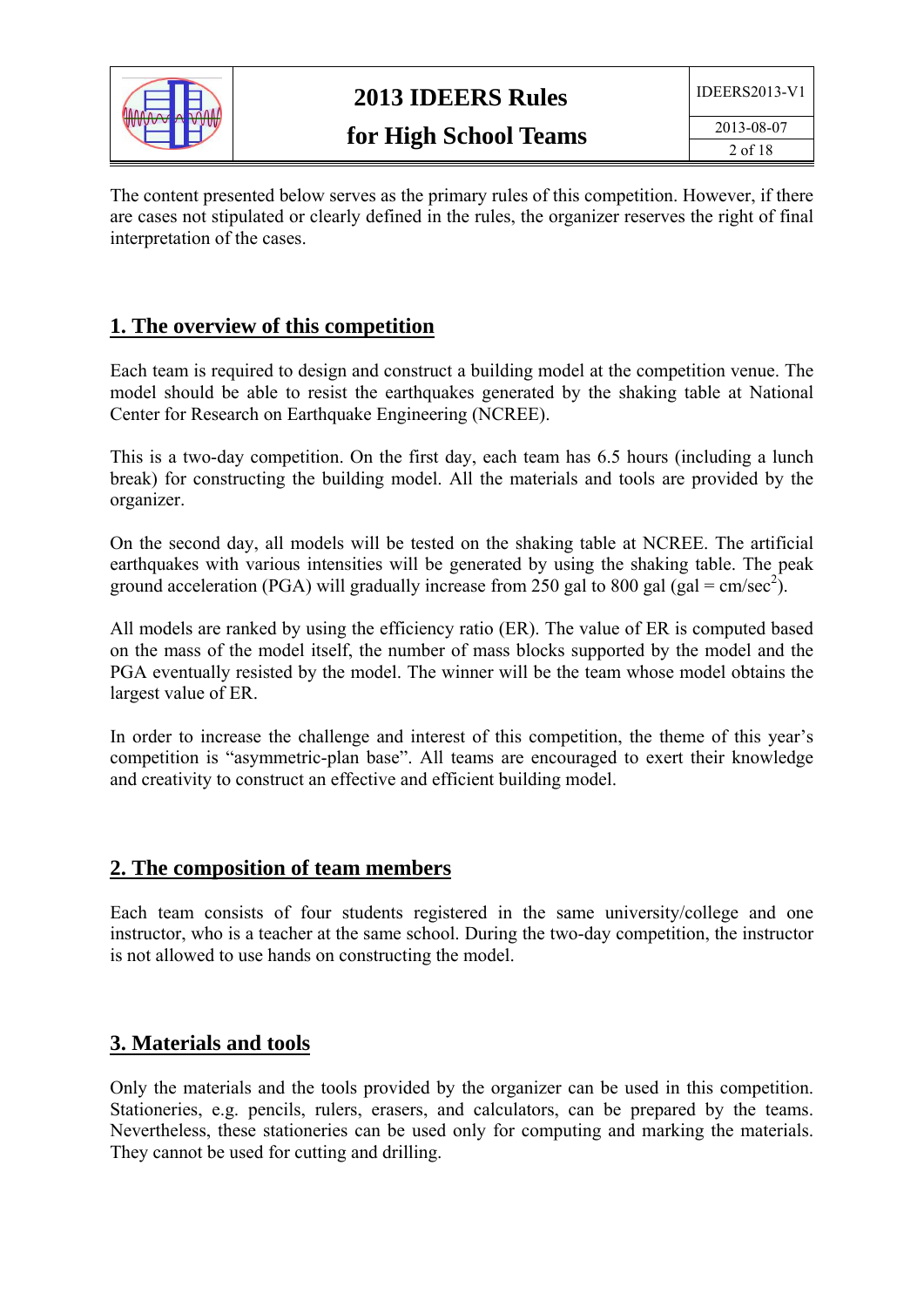

#### 3.1 Materials

The materials provided by the organizer include:

| Item             | Quantity | Details                                                                 |
|------------------|----------|-------------------------------------------------------------------------|
| 1. Wooden base   |          | It is made of medium density fiberboard (MDF). The size                 |
| board            | 1        | of the board is about 0.55 cm thick, 26 cm (L) $\times$ 26 cm (W)       |
|                  |          | $(\pm 0.3 \text{ cm})$ .                                                |
| 2. Wooden stick  |          | They are made of MDF. They are used for constructing the                |
|                  | 40       | model and the frame supporting the poster board. Each                   |
|                  |          | stick is $70 \pm 0.5$ cm long with a 5.5 mm $\times$ 4 mm ( $\pm$ 1 mm) |
|                  |          | rectangular cross section.                                              |
| 3. Hot-melt glue |          | Each stick is about 30 cm long and 6 mm in diameter.                    |
| stick            | 20       | These glue sticks cannot be used as the members of the                  |
|                  |          | building model.                                                         |
| 4. Rubber band   | 16       | Each rubber band is 3 mm wide, 1.5 mm thick, and the                    |
|                  |          | perimeter is about 240 mm.                                              |
| 5. A4-size paper | 12       | 12 sheets of A4-size paper                                              |
| 6. String        |          | A tinted cotton string with 4 m long                                    |
| 7. Bamboo stick  |          | This item is used for making the team flag.                             |
| 8. Poster board  |          | The poster is pasted on this board.                                     |

#### 3.2 Tools

The tools provided by the organizer include:

| Item                   | Quantity                    | Details                                                   |
|------------------------|-----------------------------|-----------------------------------------------------------|
| 1. Scissors            |                             | It is a general office scissors.                          |
| 2. Wire saw            |                             | 0.9 cm wide and 30 cm long                                |
| 3. Tape measure        |                             | The total length is 5.5 m.                                |
| 4. Manual drill        |                             | Its bit is 8 mm.                                          |
| 5. Hot-melt glue gun   |                             | It is a general hot-melt glue gun                         |
| 6. Large utility knife | $\mathcal{D}_{\mathcal{L}}$ | The width of the blade is about 1.8 cm.                   |
| 7. Check frame         |                             | This tool is used for checking the building area.         |
| 8. Pencil              |                             | It is a general official pencil.                          |
| 9. Pencil sharpener    |                             | It is for sharpening the pencils.                         |
| 10. Protractor         |                             | It is a general official plastic semicircular protractor. |
| 11. Marker pen         |                             | It is a general official marker pen.                      |
| 12.Ruler               |                             | 30cm long plastic straight ruler                          |
| 13. Cotton gloves      | $\overline{2}$              | The participators can wear the cotton gloves to avoid     |
|                        |                             | burns when using the hot-melt glue gun.                   |

Before constructing the model, each team should make sure that they have received all the materials and tools list above. If any material/tool is missed or damaged, please report to the judges for assistance.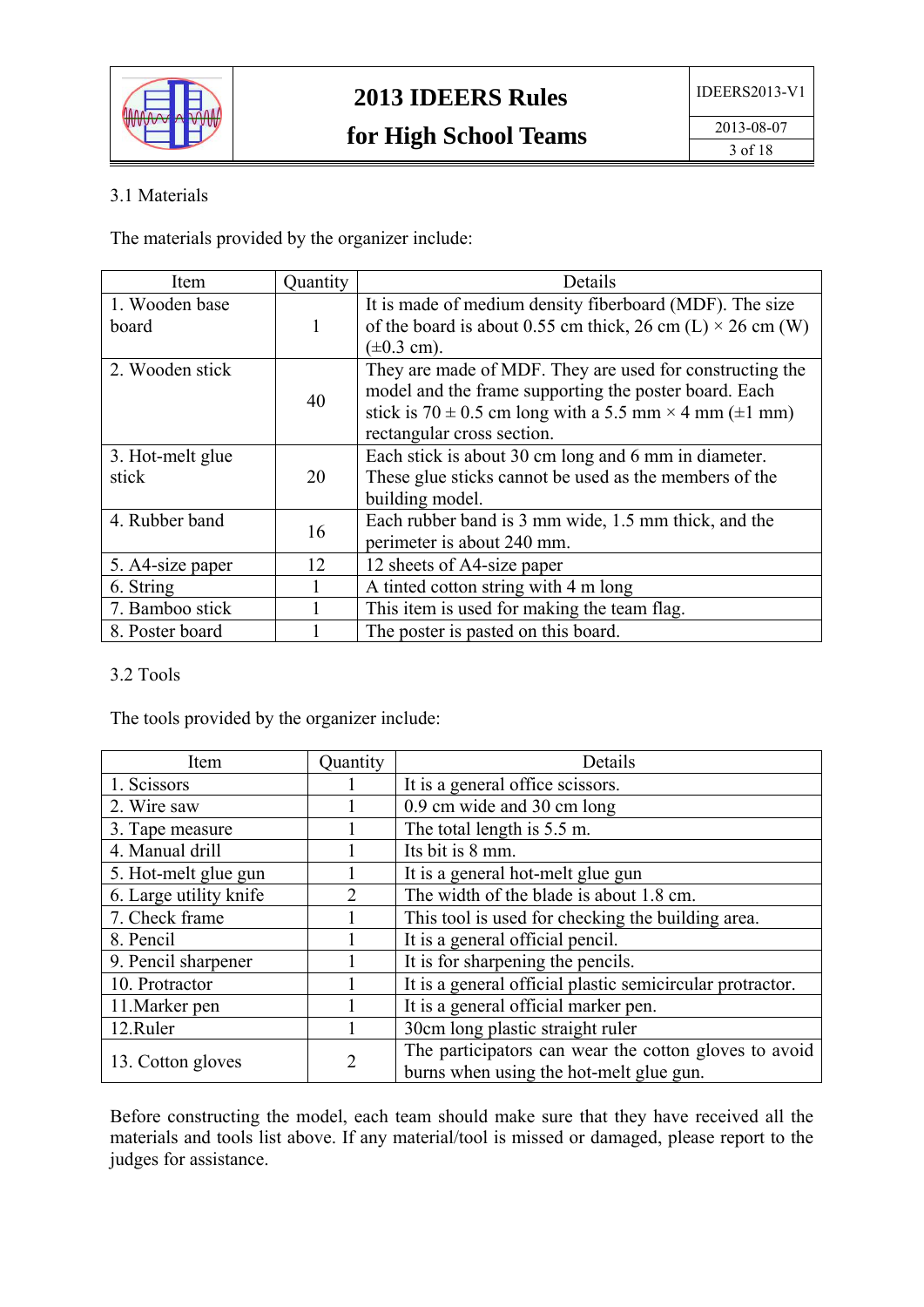

## **4. The features of the model**

All teams are encouraged to exert their creativity on constructing the model. Nevertheless, the following rules related to the models need to be complied with.:

| Item                             | Details                                                                                                                                                                                                                                                                                                                                                  |
|----------------------------------|----------------------------------------------------------------------------------------------------------------------------------------------------------------------------------------------------------------------------------------------------------------------------------------------------------------------------------------------------------|
| 4.1 Basic<br>structure           | 4.1.1 All models must follow the common rules of building construction. That<br>is to say, the models are composed of the basic structural components of<br>building structures, e.g., beams, columns, slabs, walls, and bracings.                                                                                                                       |
|                                  | 4.1.2 It is not necessary to add claddings/decorations to the models for the<br>purpose of aesthetic appearance. Even if claddings/decorations are added<br>into the model, the clearance requirements stated in section 4.7 should be<br>still met. It should be feasible for the judges to inspect and compute the<br>building area of the model.      |
|                                  |                                                                                                                                                                                                                                                                                                                                                          |
|                                  | Figure 1. Schematic drawing of the building model.                                                                                                                                                                                                                                                                                                       |
| 4.2 Site<br>area of the<br>model | 4.2.1 Models must be constructed on the base board (26 cm $\times$ 26 cm $\times$ 0.55 cm)<br>provided by the organizer. A 3 cm clearance around the edges of the base<br>board must be kept in order to fix the model onto the shaking table. Teams<br>violating this rule will be disqualified or punished by adding penalty<br>weights to the models. |
|                                  | 4.2.2 The allowable site area is the gray hexagon shown in Figure 2. The<br>projection of the entire model onto the base board must be within this gray<br>hexagon. Shifting or rotating the entire model is not allowed.                                                                                                                                |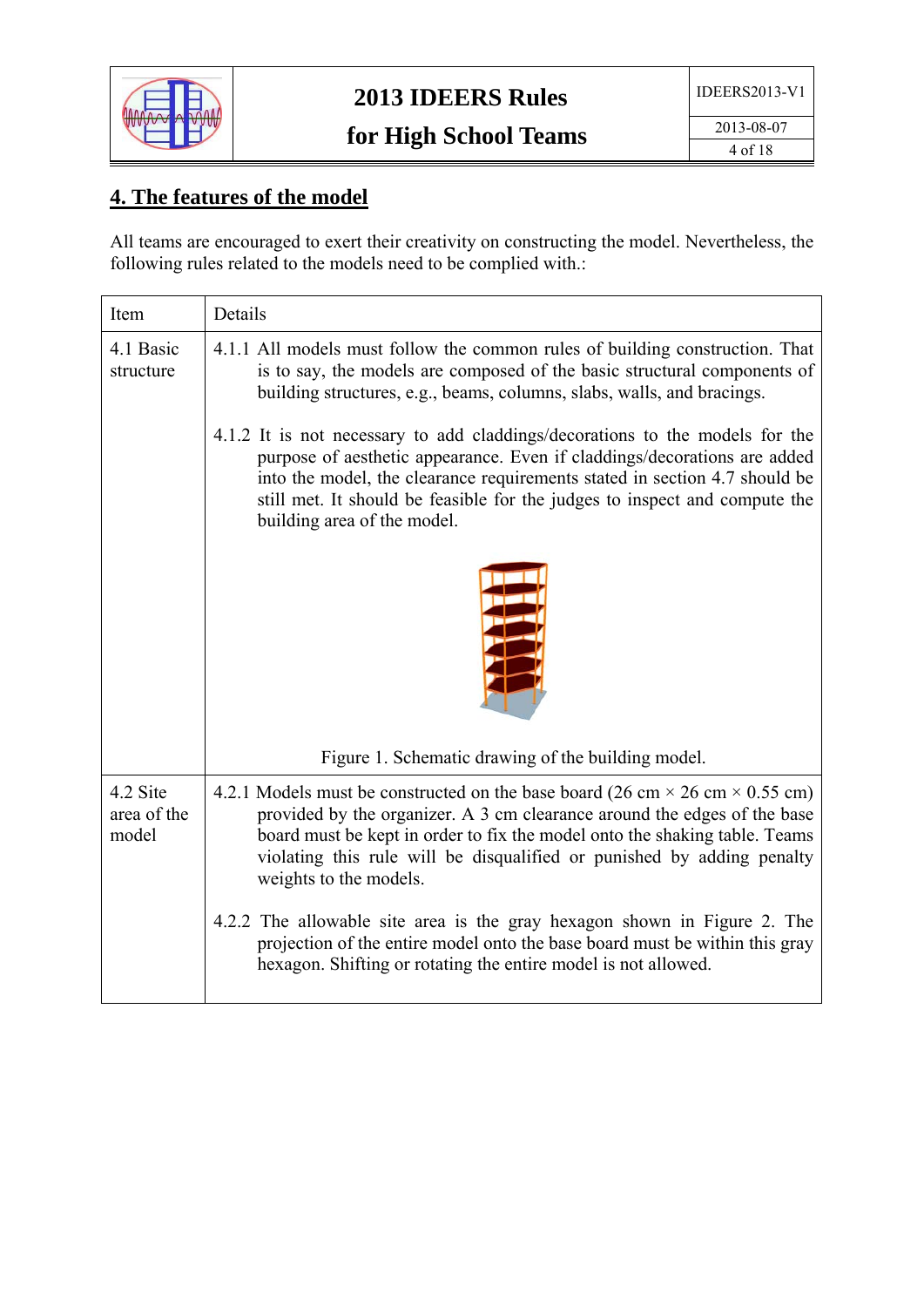

## **2013 IDEERS Rules**

IDEERS2013-V1

# **for High School Teams**



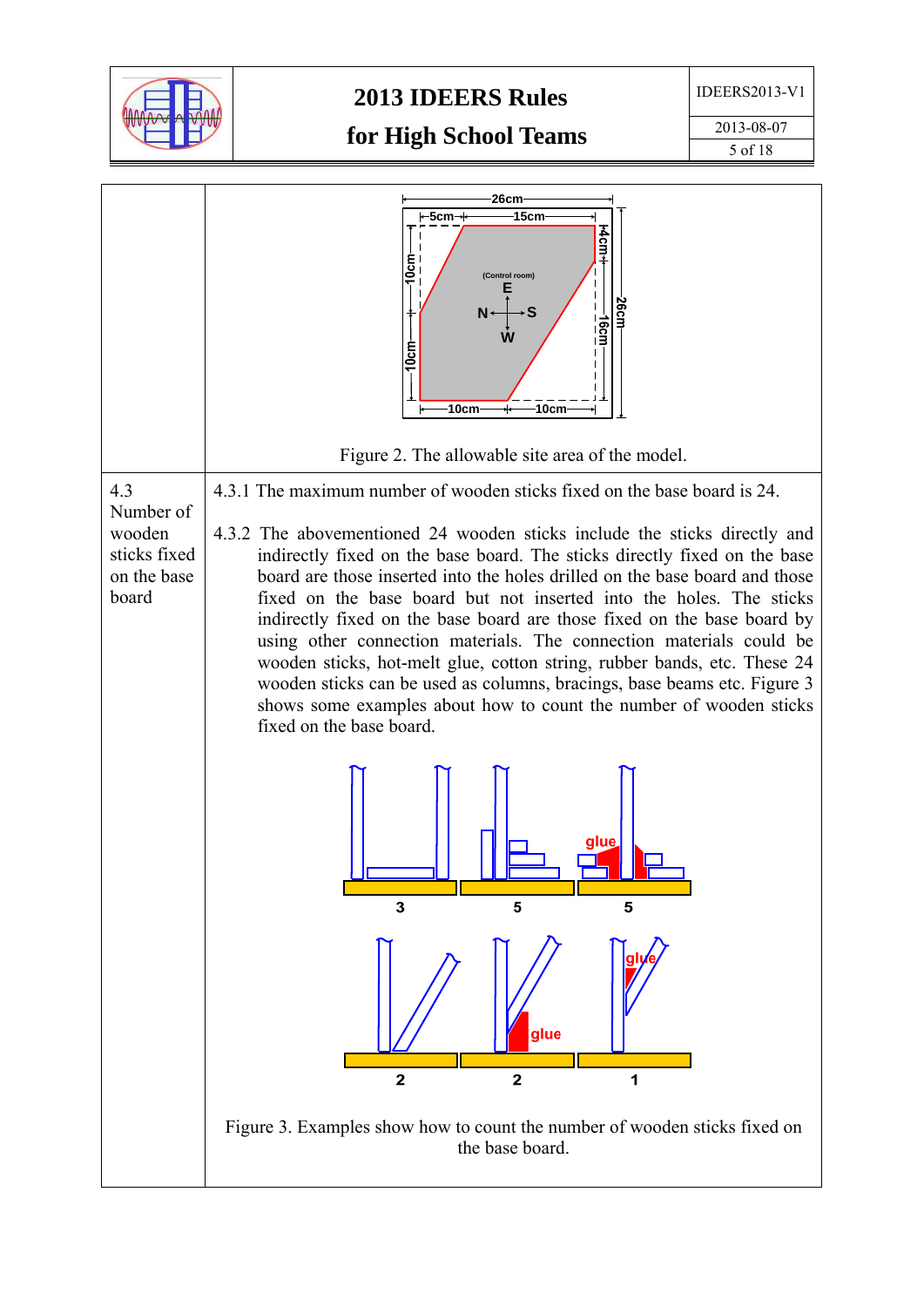

|            | 4.3.3 Except the necessary holes drilled on the base board, the base board<br>should be kept integral. The bottom side of the base board should be clean<br>and flat without trespassing any materials, such as wooden sticks,<br>hot-melt glue, cotton strings, rubber bands, etc. Otherwise, these materials<br>trespassing the bottom side of the base board should be removed before<br>the model is submitted to the judges. |
|------------|-----------------------------------------------------------------------------------------------------------------------------------------------------------------------------------------------------------------------------------------------------------------------------------------------------------------------------------------------------------------------------------------------------------------------------------|
| 4.4 Floors | 4.4.1 Figure 4 shows the minimum area of each floor. There are at least five<br>complete floors in the model (Figure 4). That is to say, except the first<br>floor (ground floor), there are at least five floors can be loaded with mass<br>blocks.                                                                                                                                                                              |
|            | 4.4.2 The total height of the model, measured from the top of the base board to<br>the top of the roof, must be not less than 55 cm and not larger than 70 cm.                                                                                                                                                                                                                                                                    |
|            | 4.4.3 All floors, including the roof but excluding the first floor, will be loaded<br>with mass blocks. The weight factor for the mass blocks on every floor,<br>which will be used to compute the ER, is shown in Figure 4.                                                                                                                                                                                                      |
|            | 3<br>RFL –<br>$\geq$ 150                                                                                                                                                                                                                                                                                                                                                                                                          |
|            | ${\bf 3}$<br>$\geq$ 150<br>$7FL +$                                                                                                                                                                                                                                                                                                                                                                                                |
|            | $\mathbf{2}$<br>RFL-<br>6FL $+$<br>$\geq$ 150                                                                                                                                                                                                                                                                                                                                                                                     |
|            | $5FL +$<br>$\mathbf{2}$<br>5FL-<br>$\geq$ 150                                                                                                                                                                                                                                                                                                                                                                                     |
|            | 4FL-<br>4FL —<br>1<br>$\geq$ 210                                                                                                                                                                                                                                                                                                                                                                                                  |
|            | $3FL -$<br>3FL –<br>1<br>$\geq$ 210                                                                                                                                                                                                                                                                                                                                                                                               |
|            | 2FL -<br>2FL $+$<br>1<br>≧210                                                                                                                                                                                                                                                                                                                                                                                                     |
|            | <b>Floor Area</b><br>1FL $\pm$<br>1FL $\leftrightarrow$<br>(cm <sup>2</sup> )<br>Weighting<br>Mini req.<br><b>7 Floors</b><br>floors                                                                                                                                                                                                                                                                                              |
|            | Figure 4. Floor layout.                                                                                                                                                                                                                                                                                                                                                                                                           |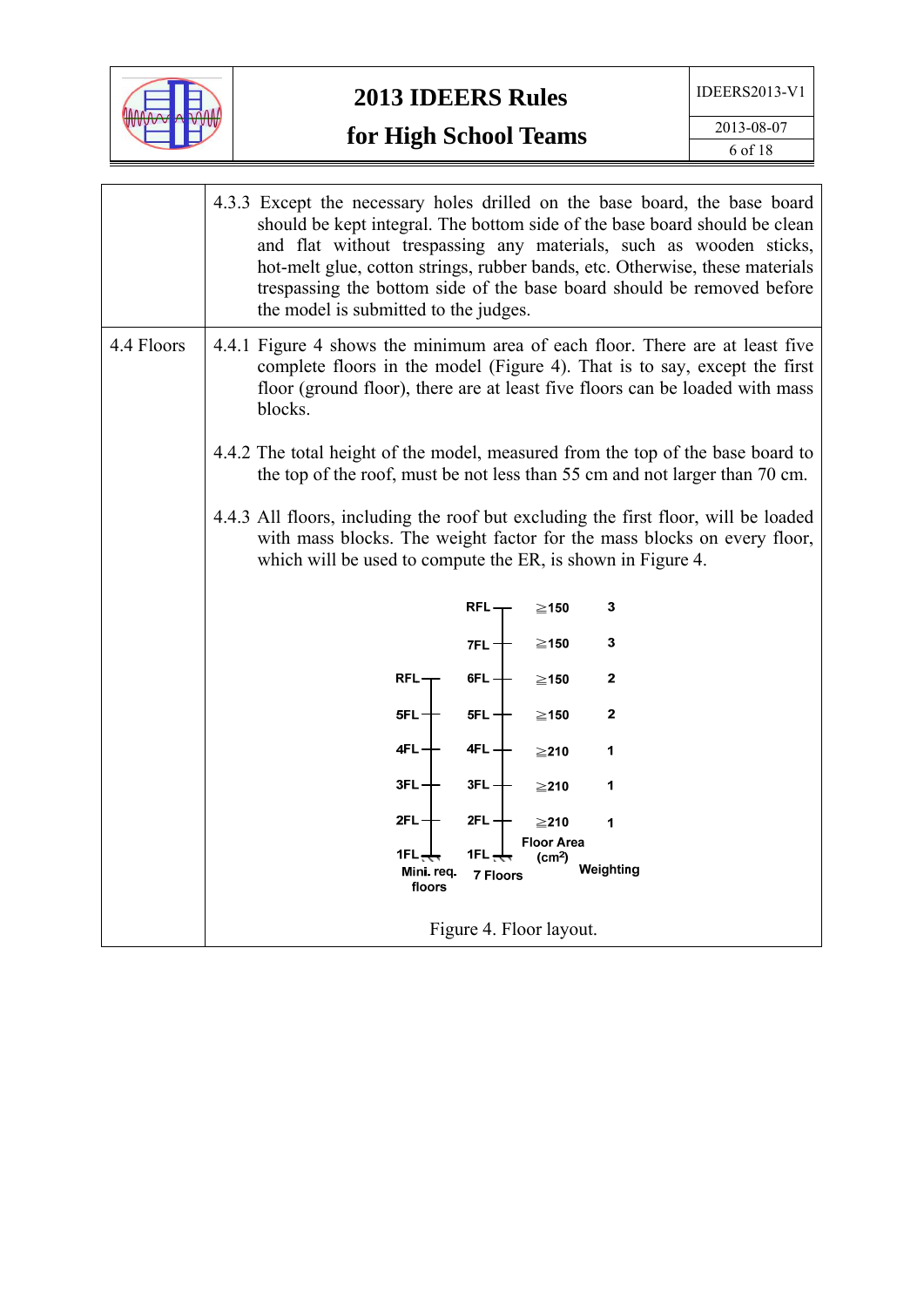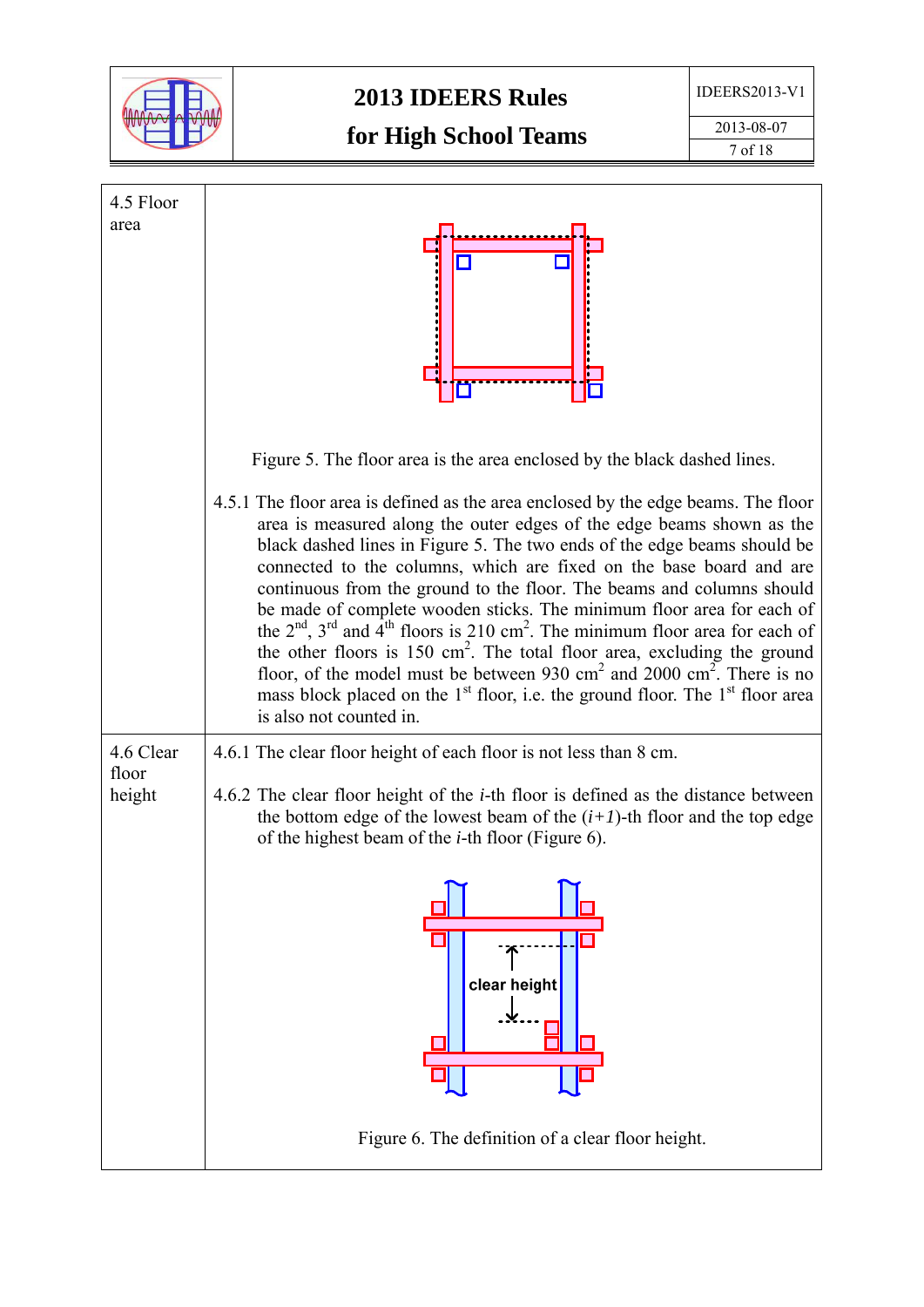

2013-08-07 8 of 18

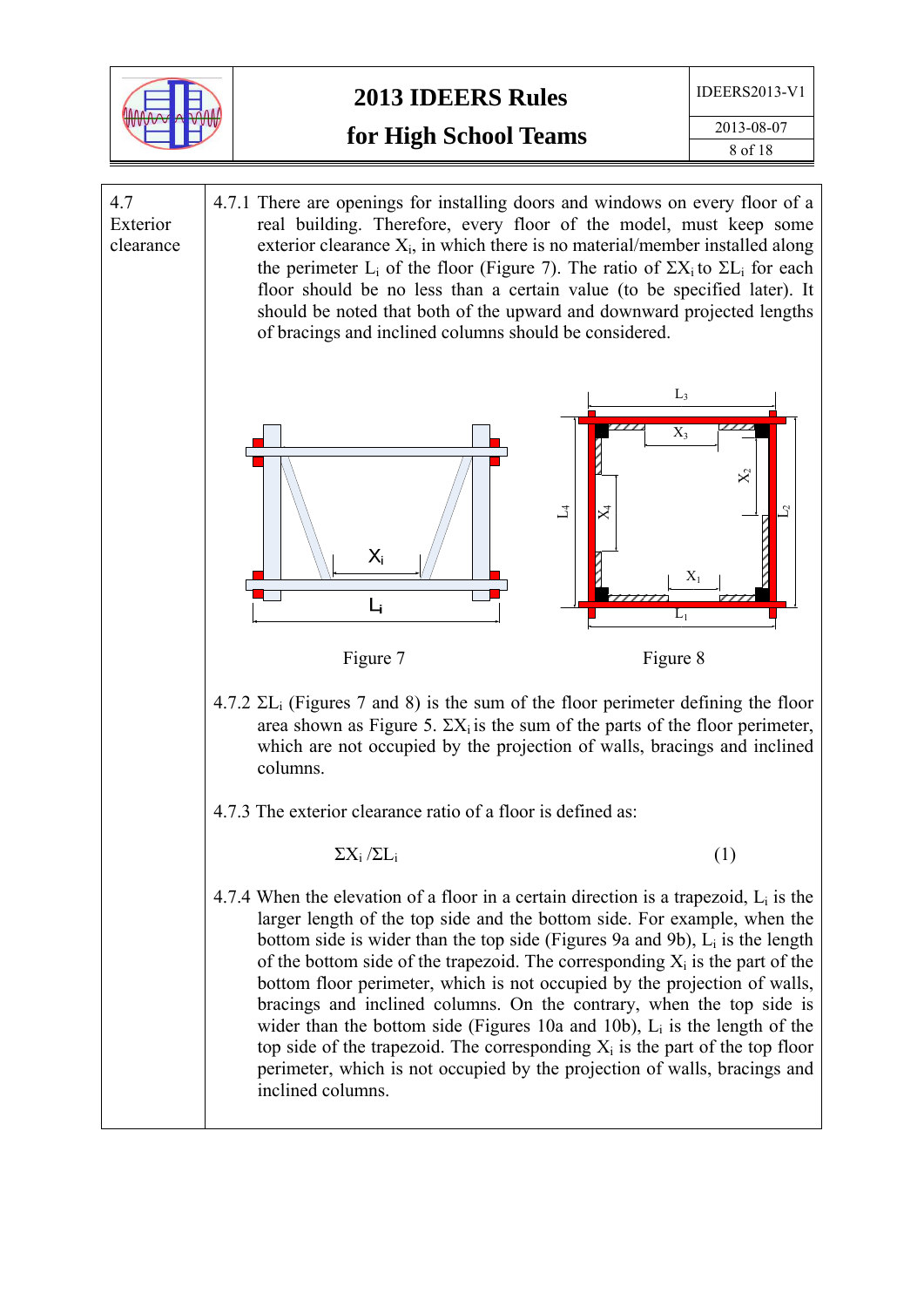

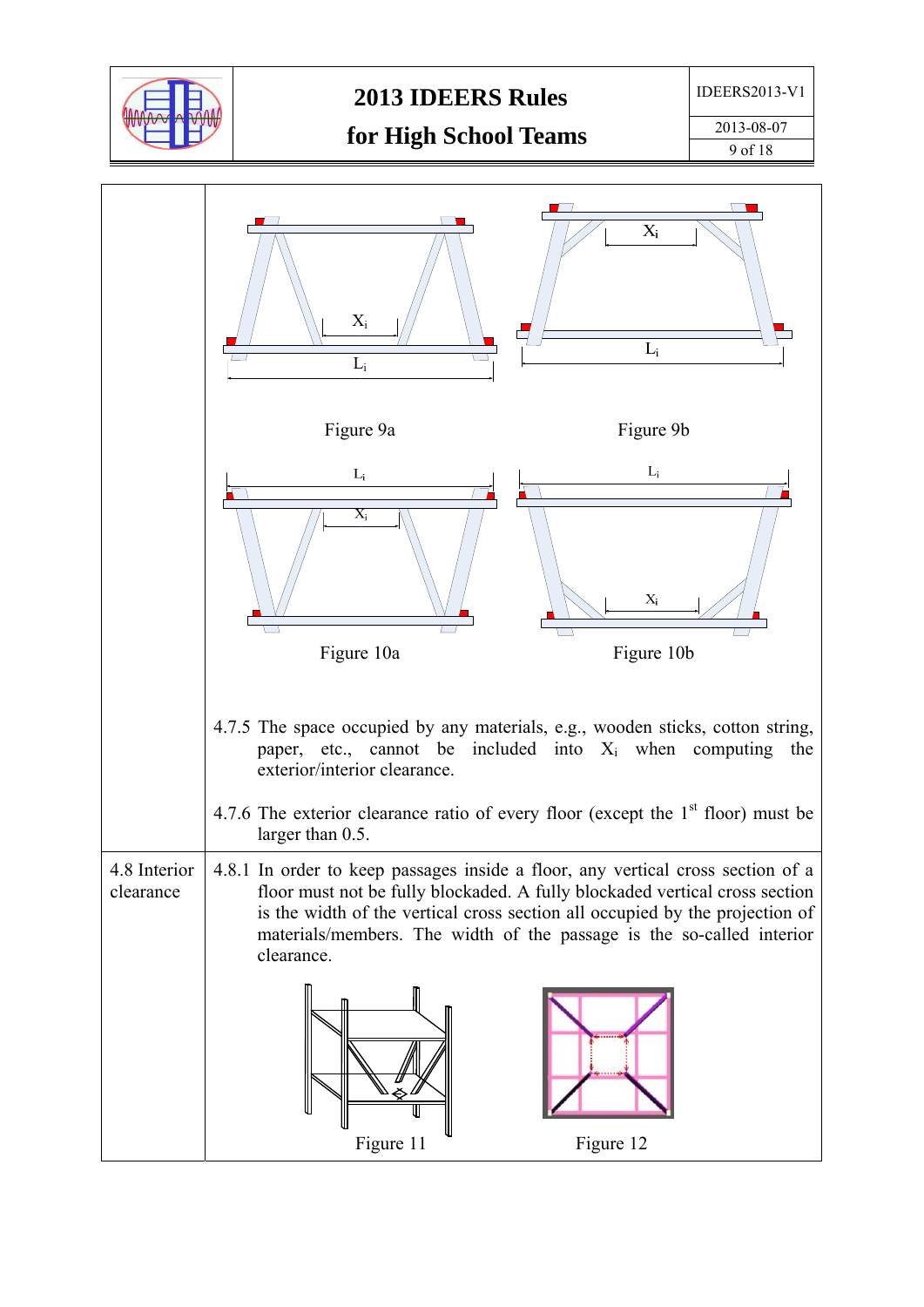



### **5. The placement of mass blocks**

In reality, buildings are subjected to various types of loading. In this competition, mass blocks are used to simulate the vertical loading occurred in real buildings. The rules of placing the mass blocks are:

- 5.1 The material of the mass blocks is steel. The dimension of each mass block is 6.0 cm  $\times$  4.5  $cm \times 3.0$  cm ( $\pm 2$  mm). The weight of each mass block is about 635 g.
- 5.2 The average vertical loading on each unit floor area is 10  $g/cm<sup>2</sup>$ . Thus, the required number of mass blocks on each floor is computed as:

Number of mass blocks = floor area 
$$
(cm2) \times 10 / 635
$$
 (2)

The value computed from Eq. 2 must round off to the nearest integer. For example, if the maximum allowable floor area of a certain floor is  $295 \text{ cm}^2$  as per Rule 4.2, so its corresponding the number of mass blocks computed from Eq. 2 is  $295 \times 10 / 635 = 4.65$ . Thus, the its required number of mass blocks is five, which is also the maximum number of mass blocks that can be possibly mounted onto a certain floor.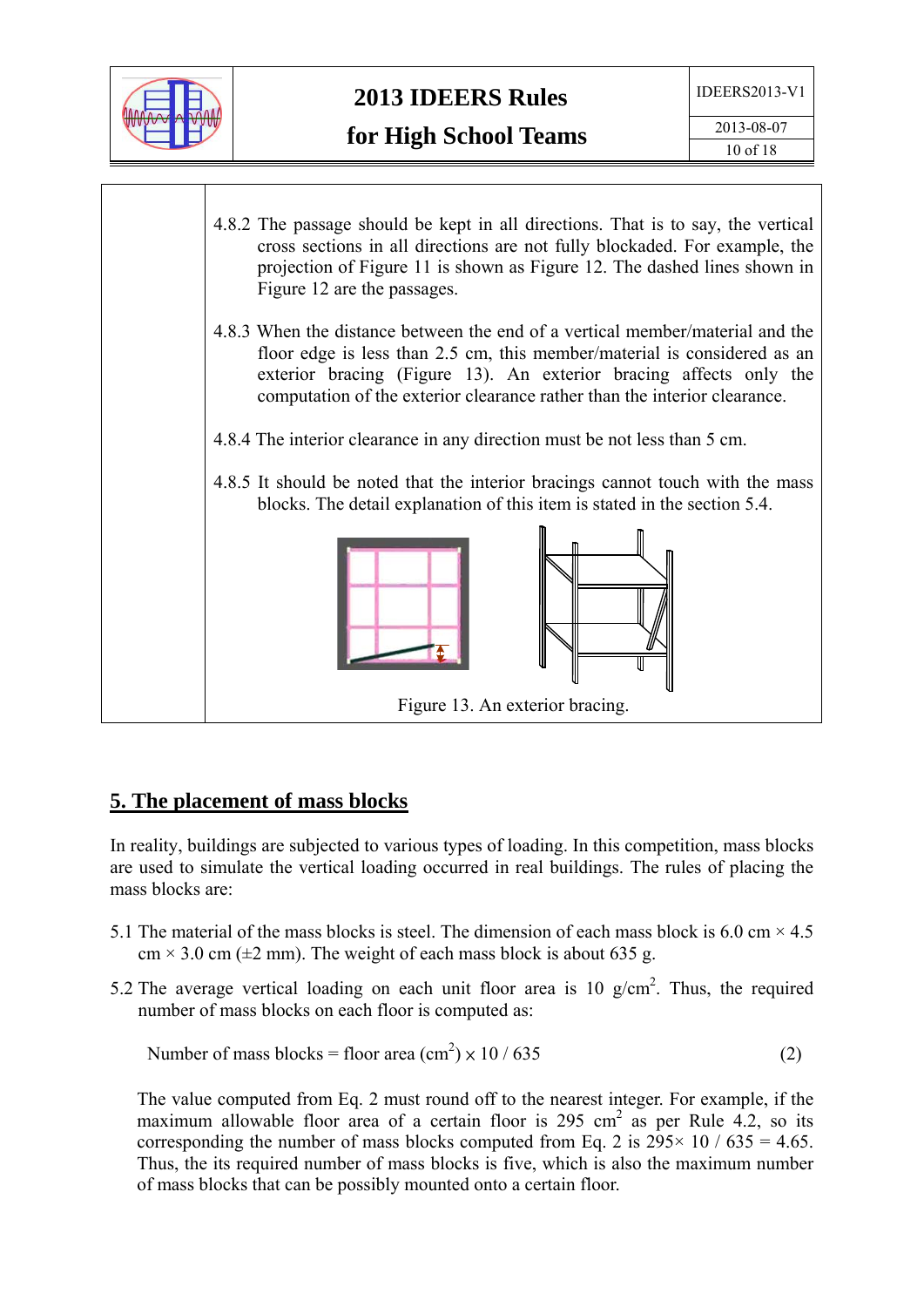

- 5.3 Mass blocks may be placed horizontally or vertically on the floors. Nevertheless, mass blocks cannot not be stacked up.
- 5.4 Mass blocks can be placed on top of beams, but cannot touch columns or bracings. The mass blocks, which touch columns or bracings, are treated as a part of the structure. When the mass blocks are regarded as a part of the structure, the clear floor height and the exterior clearance will be computed by using the position of the highest contact point.
- 5.5 Mass blocks must be placed inside the floor area, i.e., any parts of the mass blocks are not allowed to be beyond the boundary of the floor.
- 5.6 Mass blocks are placed on the floor when mounting the model to the shaking table. Only hot-melt glue can be used to fix mass blocks to the floors. Other materials, such as paper, cotton string, rubber bands etc., are not permitted to fix mass blocks.

| Floor<br>No. | Floor Area<br>$\rm \Gamma cm^2$<br>(A) | Calculated Steel<br><b>Blocks</b><br>$(B)=(A) \times 10 / 635$ | Required Steel<br><b>Blocks</b><br>(C) | Weighting |
|--------------|----------------------------------------|----------------------------------------------------------------|----------------------------------------|-----------|
| <b>RFL</b>   | 150                                    | 2.36                                                           |                                        |           |
| 7FL          | 170                                    | 2.68                                                           |                                        |           |
| 6FL          | 180                                    | 2.83                                                           |                                        |           |
| 5FL          | 195                                    | 3.07                                                           |                                        |           |
| 4FL          | 240                                    | 3.78                                                           |                                        |           |
| 3FL          | 250                                    | 3.94                                                           |                                        |           |
| 2FL          | 260                                    | 4.10                                                           |                                        |           |

Example:

#### **6. The grading rules**

The criterion used for grading the performance of the models is the efficiency ratio (ER). The ER is computed as:

$$
ER(Efficiency Ratio) = \frac{I \times \sum W_i}{M_M - M_B + M_p}
$$
\n(3)

where:

*I*: The maximum seismic intensity resisted by the model (gal).

 $\sum W_i$ : The total number of mass blocks supported by the model. In addition, the number of mass blocks on different floors is multiplied by different weight factors (Figure 4).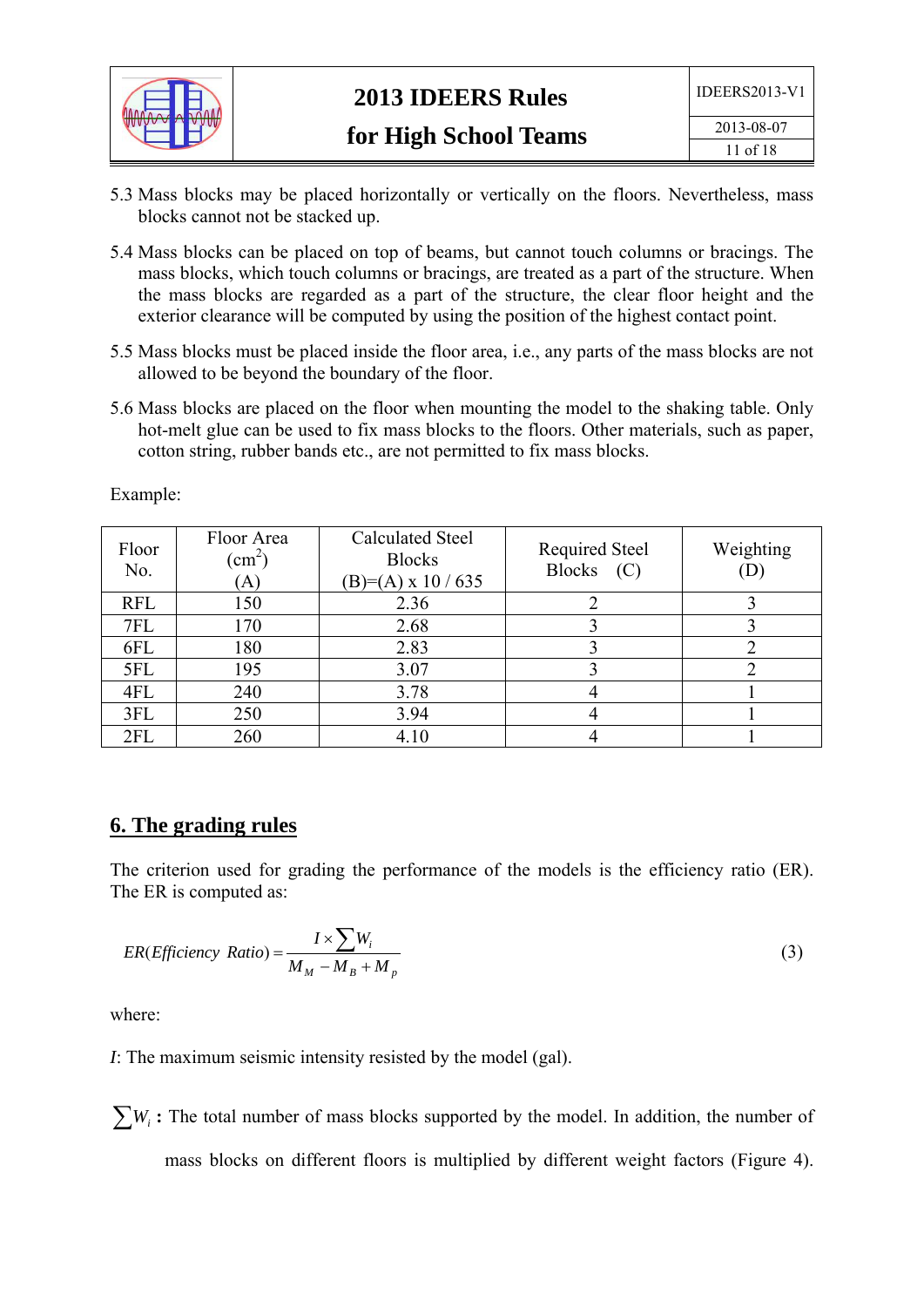

The weight factor for the mass blocks on the  $2<sup>nd</sup>$ ,  $3<sup>rd</sup>$  and  $4<sup>th</sup>$  floors is equal to one. The weight factor for the mass blocks on the  $5<sup>th</sup>$  and  $6<sup>th</sup>$  floors is two. The weight factor for the mass blocks on the  $7<sup>th</sup>$  and upper floors is three. It is noted that there is no mass block placed on the  $1<sup>st</sup>$  floor, i.e. the ground floor.

*M<sub>M</sub>*: The mass of the model itself, which excludes the mass blocks.

- $M_B$ : The mass of the base board.
- *M<sub>P</sub>*: The penalty mass, which penalizes the violation of the competing rules. The detail of the penalty mass is shown in Table 1.

It indicates that a model resisting larger earthquake load by using less material gets a larger value of ER. The larger the ER is, the better the model's performance is.

| Violations                                                                                                                         | Penalty mass          |
|------------------------------------------------------------------------------------------------------------------------------------|-----------------------|
| 1. Clean up the working area and arrange the tools in<br>order                                                                     | 500 g                 |
| 2. The site area of the model and the clearance along the<br>edge of the base board ( $\geq 3$ cm)                                 | 500 g                 |
| 3. The total height of the model (55 cm $\leq$ H $\leq$ 70 cm)                                                                     | 200 g                 |
| 4. The total floor area (930 cm <sup>2</sup> $\leq$ A $\leq$ 2000 cm <sup>2</sup> )                                                | 100 g                 |
| 5. The total number of wooden sticks fixed on the base<br>board (including columns, bracing, etc.) should be no<br>larger than 24. | $50 \text{ g}$ /stick |
| 6. The clear floor height (Each floor height $\geq 8$ cm                                                                           | 50 g/cm               |
| 7. Exterior clearance $(\Sigma X_i / \Sigma L_i > 50\%)$                                                                           | $10 g / \%$           |
| 8. Interior clearance ( $\geq$ 5 cm)                                                                                               | $100 \text{ g/cm}$    |
| 9. Floor area (2-4FL: $>$ 210 cm <sup>2</sup> ; 5FL-RFL $>$ 150 cm <sup>2</sup> )                                                  | 5 g/cm <sup>2</sup>   |

Table 1. The penalty mass.

For example, there is a model with the mass of the model itself,  $M_M$ , equal to 750 g, and the mass of the base board,  $M_B$ , equal to 275 g. In addition, the penalty mass,  $M_P$ , is 50 g because the clear height of one floor is only 7.6 cm. There are 4, 4, 4, 3, 3, 3 and 2 mass blocks placed on the 2<sup>nd</sup>, 3<sup>rd</sup>, 4<sup>th</sup>, 5<sup>th</sup>, 6<sup>th</sup>, 7<sup>th</sup> and the roof floors, respectively. This model passes the shaking test with a PGA equal to 700 gal, but fails at the subsequent shaking test with a PGA equal to 800 gal. Thus, the efficiency ratio of this model is computed as:

$$
ER = \frac{I \cdot \sum W_i}{M_M - M_B + M_p} = \frac{700 \cdot (4 \cdot 1 + 4 \cdot 1 + 4 \cdot 1 + 3 \cdot 2 + 3 \cdot 2 + 3 \cdot 3 + 2 \cdot 3)}{750 - 275 + 50} = 52
$$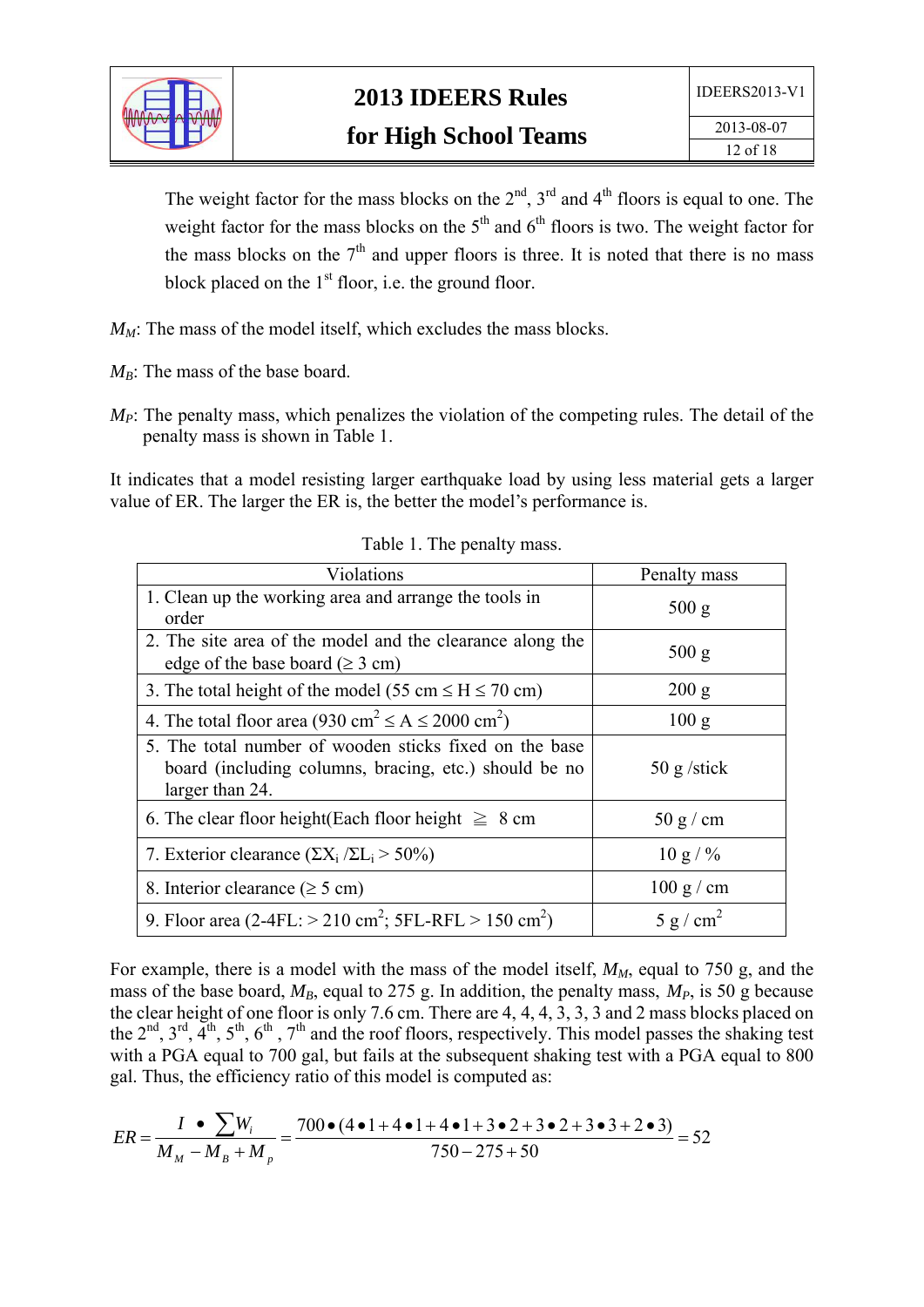

## **7. Mounting models onto the shaking table**

Before the models are tested on the shaking table, there are periods allowing all teams to mount their models onto the shaking table and fix mass blocks on the floors of models.

- 7.1 Only two members of each team are allowed to mount their model onto the shaking table and fix the mass blocks. This task should be completed within 15 minutes. The team members are responsible for the completion of this task.
- 7.2 The organizer will provide a screwdriver and screws to each team for mounting the model onto the shaking table.
- 7.3 The organizer will provide a hot-melt glue gun and hot-melt glue to each team for fixing the mass blocks on the floors of the model.
- 7.4 The materials and tools not provided by the organizer cannot be used to mount the models onto the shaking table and fix the mass blocks.
- 7.5 During the period of mounting the models onto the shaking table and fixing the mass blocks, it is not allowed to strengthen the structure of the model.
- 7.6 The team members mounting the models onto the shaking table should be careful not to touch other teams' models, which have already been mounted on the table.
- 7.7 After all teams completed the task of mounting their models onto the shaking table and fixing the mass blocks, the staffs of this contest will check whether or not all models are safely mounted on the shaking table and make necessary reinforcement. Nevertheless, each team is still completely responsible for the fixture of the model and the mass blocks.
- 7.8 The judges will examine all models mounted on the shaking table. The model with the following conditions stated in 7.8.1 to 7.8.3 will be required to make modifications of the model within an allowed time period. Otherwise, a certain penalty will be given to the model by the judges. Sometimes, in the worst case, the team may be disqualified for ranking in this contest.
	- 7.8.1 The number of mass blocks on each floor is not consistent with that reported in the check table.
	- 7.8.2 Mass blocks are attached to columns/bracings by using hot-melt glue.
	- 7.8.3 Mass blocks are beyond the boundary of the corresponding floor.
- 7.9 The side of the base board marked with a sticker is where the model should be built on. In addition, when mounting the model onto the shacking table, the sticker should be on the northwest corner (shown as Figure 14). If there is any question about the relative positions or directions shown in Figure 14, please ask the staffs/judges for assistance.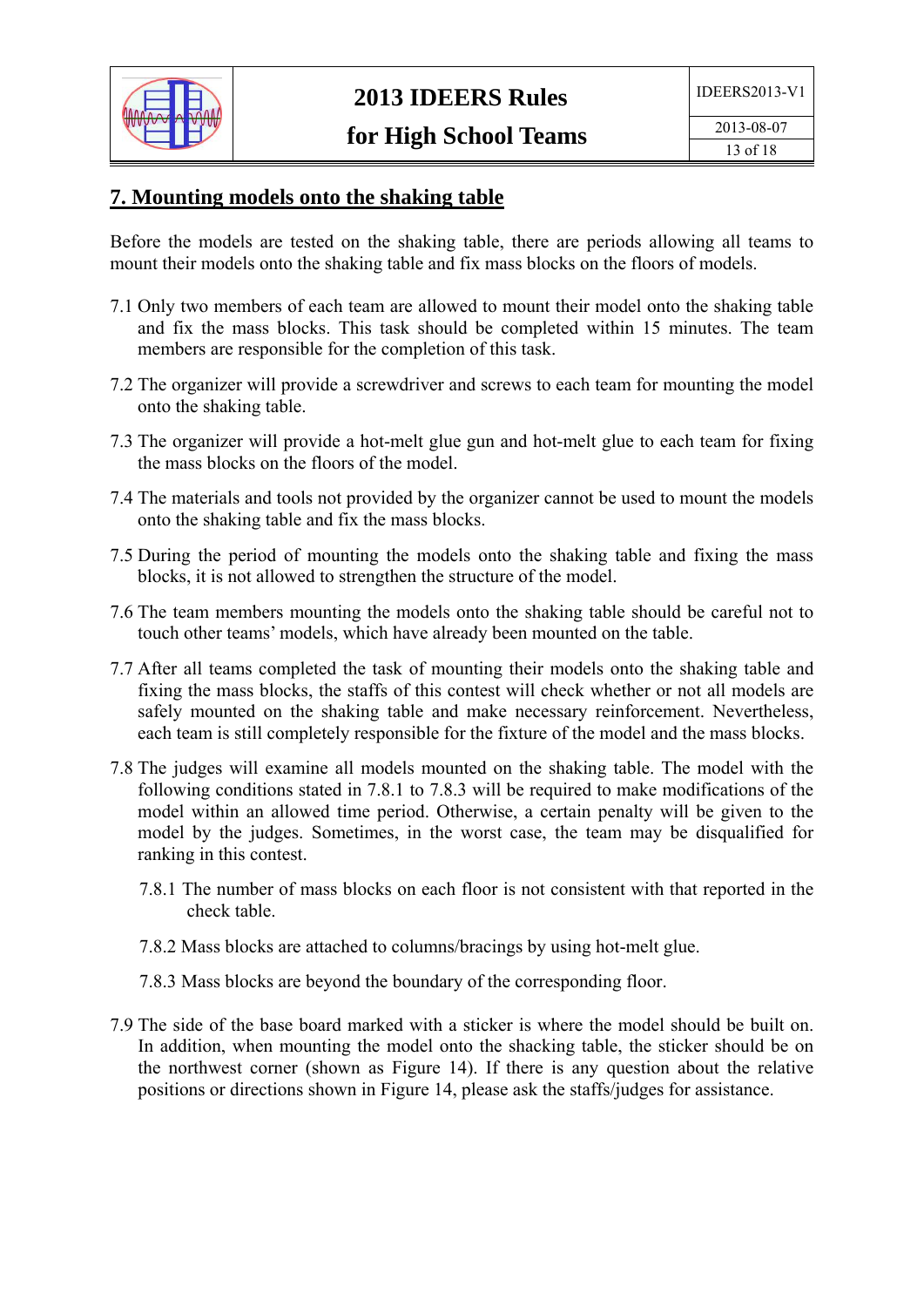

Figure 14. The orientation of the model fixed on the shaking table.

#### **8. Loading protocols**

All models will be tested simultaneously on the shaking table. The artificial earthquakes generated by the shaking table contain a broadband of sweeping excitation frequencies. The intensity of each artificial earthquake is represented by using the PGA. The PGA increases from one test to another. Figure 15 shows the two components of the displacement time histories of the artificial earthquake with the PGA equal to 250 gal.

- 8.1 There will be at most six tests, in which the PGAs are in the sequence of 250 gal, 400 gal, 500 gal, 600 gal, 700 gal, and 800 gal.
- 8.2 The teams whose models pass the test with the PGA equal to 400 gal, which is equivalent to an earthquake with the intensity equal to VI in Taiwan, will receive the Quake-Resistant Certificate.
- 8.3 Only the models passing the test with the PGA equal to 600 gal are qualified for ranking in this contest.
- 8.4 The bidirectional time histories of the six artificial earthquakes are available on the IDEER's website. All teams are encouraged to download these data.
- 8.5 The mentioned directions are according to those specified in the lab. Figure 14 shows the directions and the orientation for mounting the models to the shaking table.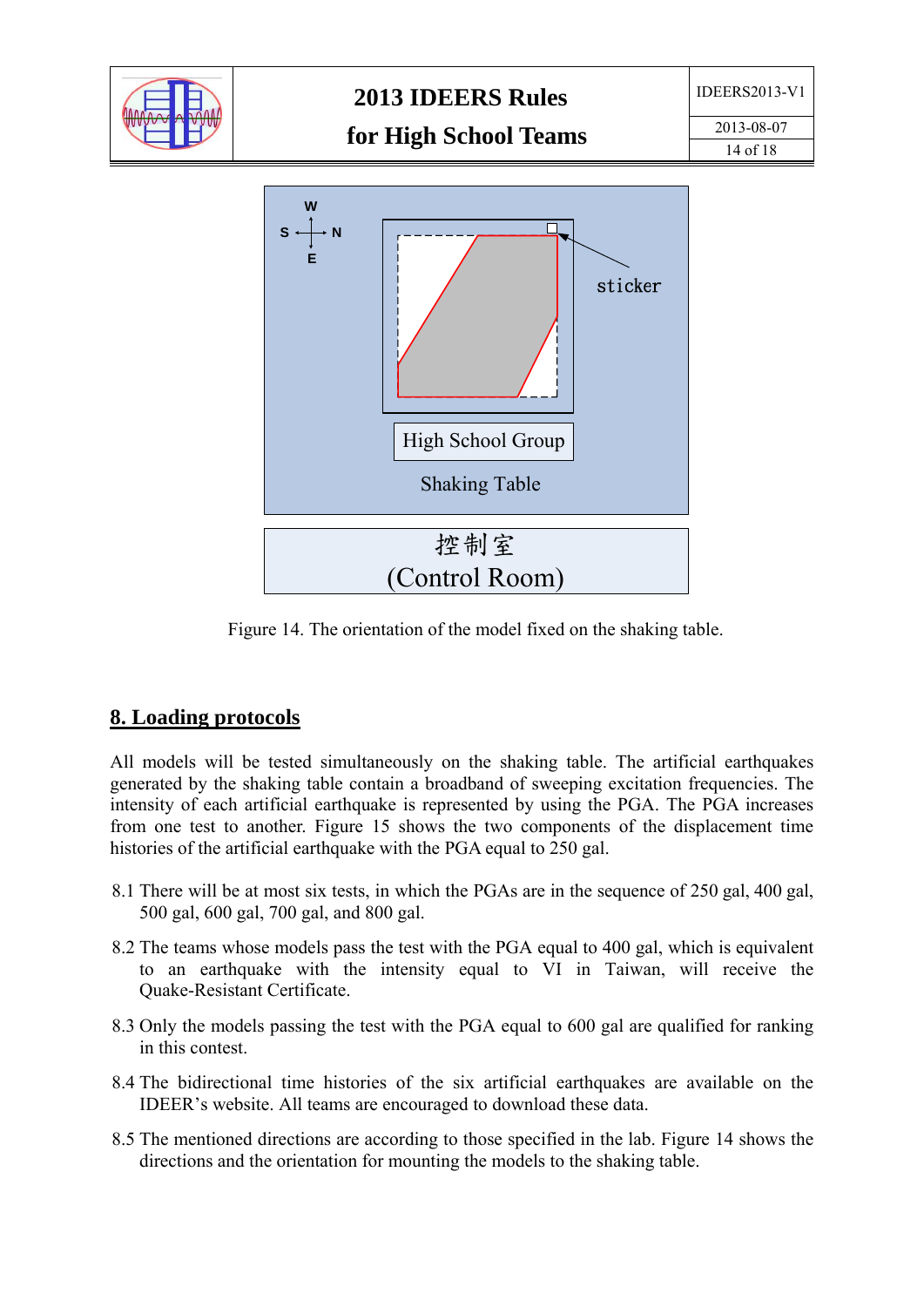



250 gal →400 gal →500 gal →600 gal →700 gal →800 gal

Figure 15. The E-W and N-S components of displacement time histories of the artificial earthquake with the PGA equal to 250 gal.

#### **9. The failure criteria**

- A model will be judged to fail the test when the following conditions occur:
- 9.1 Any floor is unstable or collapsed.
- 9.2 Any mass block falls off or significantly dislocates.
- 9.3 The number of columns detached from the base board is larger than or equal to one half of the total number of columns.
- 9.4 The residual displacement of the inclined model, which is the horizontal distance measured from the original roof position to the final roof position, is greater than or equal to 10 cm.
- 9.5 The jury has the consensus of a model failing the test.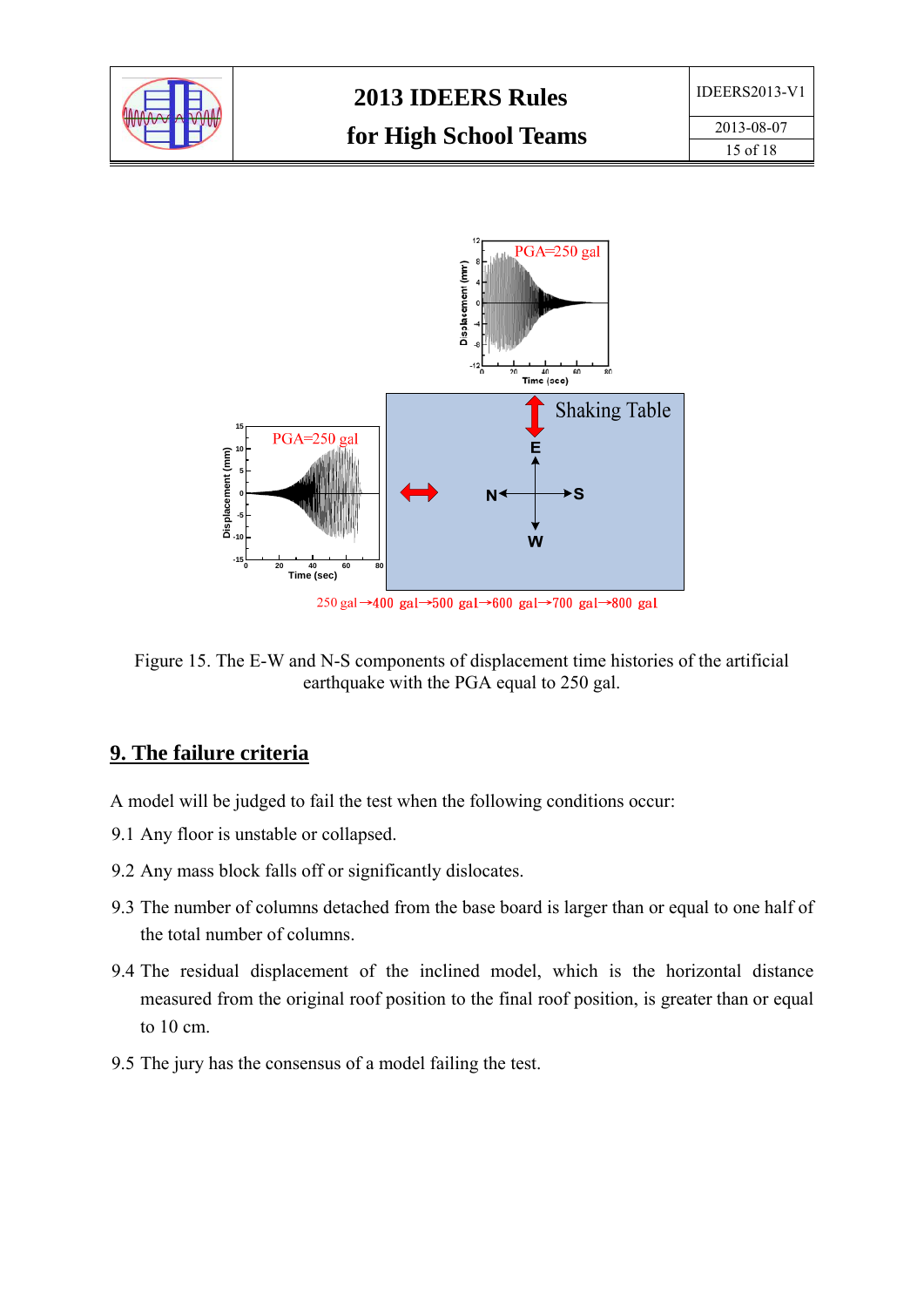

2013-08-07 16 of 18

# **10. The check frame**

A check frame shown as Figure 16 is provided to each team by the organizer. In order to make sure that the models are built within the allowable area, all teams are suggested to utilize the check frame by putting this frame through the models. Every horizontal cross section of the model should be within the opening of the check frame. The model violating this rule will be punished by adding 500 g penalty mass.



Figure 16. The shape of the check frame.

### **11. The poster**

- 11.1 Each team must prepare an A4-size (29.7 cm  $L \times 21$  cm W) poster showing the design concept and creativity of the model. The affiliation of the team including the department and the university/college should be presented at the top of the poster. This poster is done before the contest is held.
- 11.2 Each team should paste the poster on the poster board, which is supported by using a frame. This frame is made of wooden sticks (Figure 17) and is done during the first day of this contest.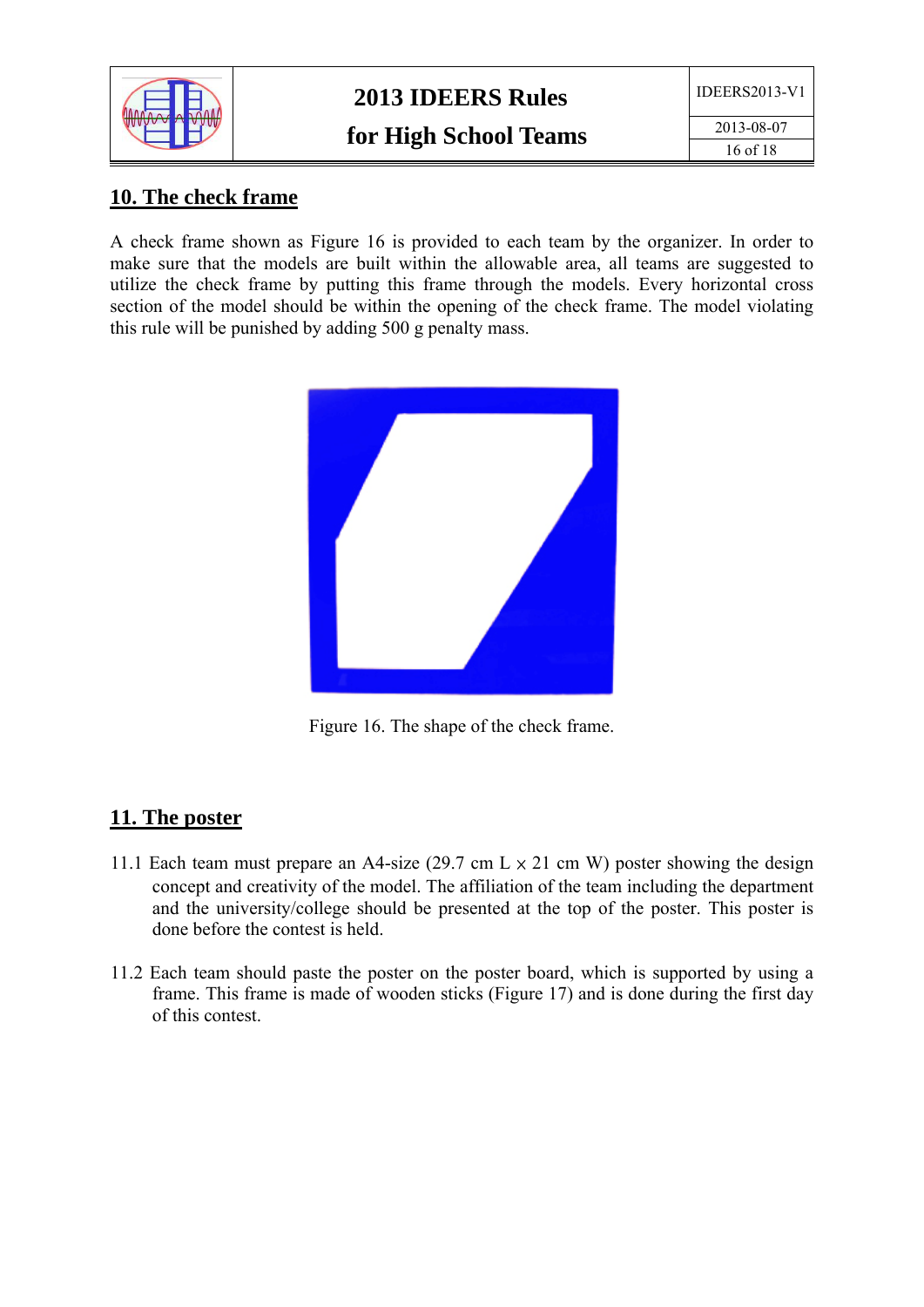

### **12. The team flag**

Each team must design a team flag, which is installed on the model during the first day of this contest. This flag may be drawn before or during this contest. All possible shapes of this flag are allowed. Nevertheless, the size of this flag should be no larger than that of a sheet of A6-size paper (14.4 cm  $L \times 10.5$  cm W, i.e., a quarter of an A4-size paper). This flag can be installed on the model by using any provided materials, such as the bamboo sticks.

#### **13. Model inspection**

The period of the model inspection begins at the end of the model construction and ends at the start of the shaking table tests.

13.1 The procedures of the model inspection are:

(1) The host calls the team number. (2) The members of the team being called weigh the model. (3) The judges inspect the model and then fill in the inspection form. (4) The staffs take a picture of the model and the poster. (5) The team members place the model and the poster on the display table. On the second day, all competitors and judges vote models and posters for some special prizes. (6) Two team members mount the model onto the shaking table for the tests.

13.2 The items submitted to the judges for inspection are:

(1) the model, (2) the model inspection form, (3) the calculation sheet of the floor area, (4) the check frame and (5) the poster pasted on the exhibiting frame.

All of the abovementioned items are taken to the judges by two members of each team.

13.3 During the model inspection period, judges have the right to request the model to be modified or to make penalties to the model if the model violates the contest rules.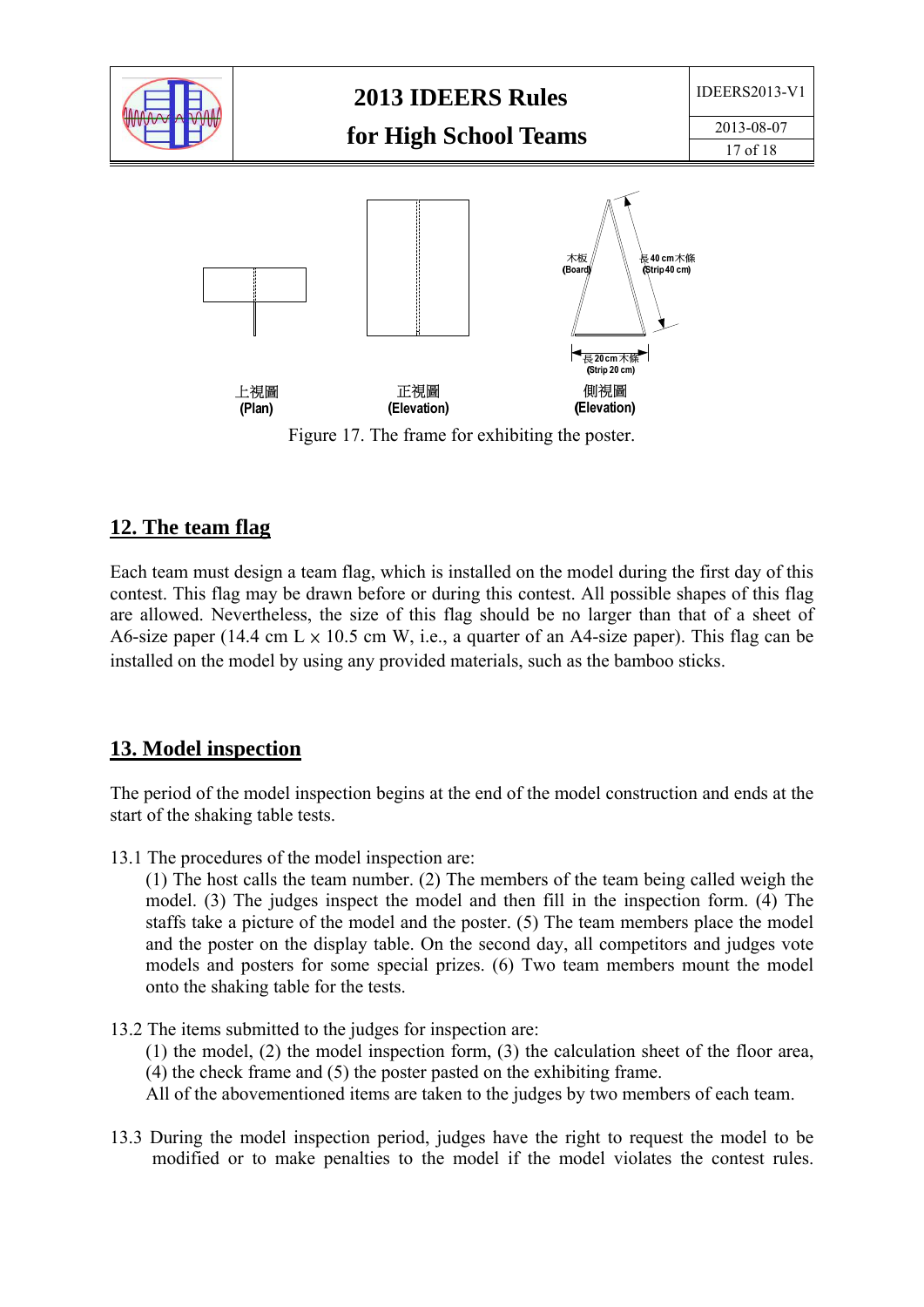

During the two-day contest, jury has the right to re-inspect any models. The team, whose model needs to be re-inspected by the jury, cannot reject this request.

## **14. Special notices**

- 14.1 In comparison with the contest rules adopted in previous years, there are significant modifications in this year's contest rules. All participants should read all contest rules in detail. The main modifications of this year's contest rules are:
	- 14.1.1 The site area is changed from L-shape to a hexagon.
	- 14.1.2 The number of mass blocks put on each floor is computed by using Equation 2 and then round off this computed value to the nearest integer.
	- 14.1.3 The way of fixing the base board onto the shaking table is to use the clamping strip. (Figure 18)
	- 14.1.4 Due to the change of the way of fixing the base board onto the shaking table, the size of the base board is changed into  $26 \text{ cm} \times 26 \text{ cm}$ .



Figure 18. The clamping strip for fixing the base board.

- 14.2 In order to save the inspection time, each team should complete the model inspection form, the calculation sheets of the floor area and the number of mass blocks before submitting the model to the judges for inspection.
- 14.3 Each team must clean their working area and arrange the tools in order after completing their model. Otherwise, the team will be punished by adding a penalty weight equal to 500 g.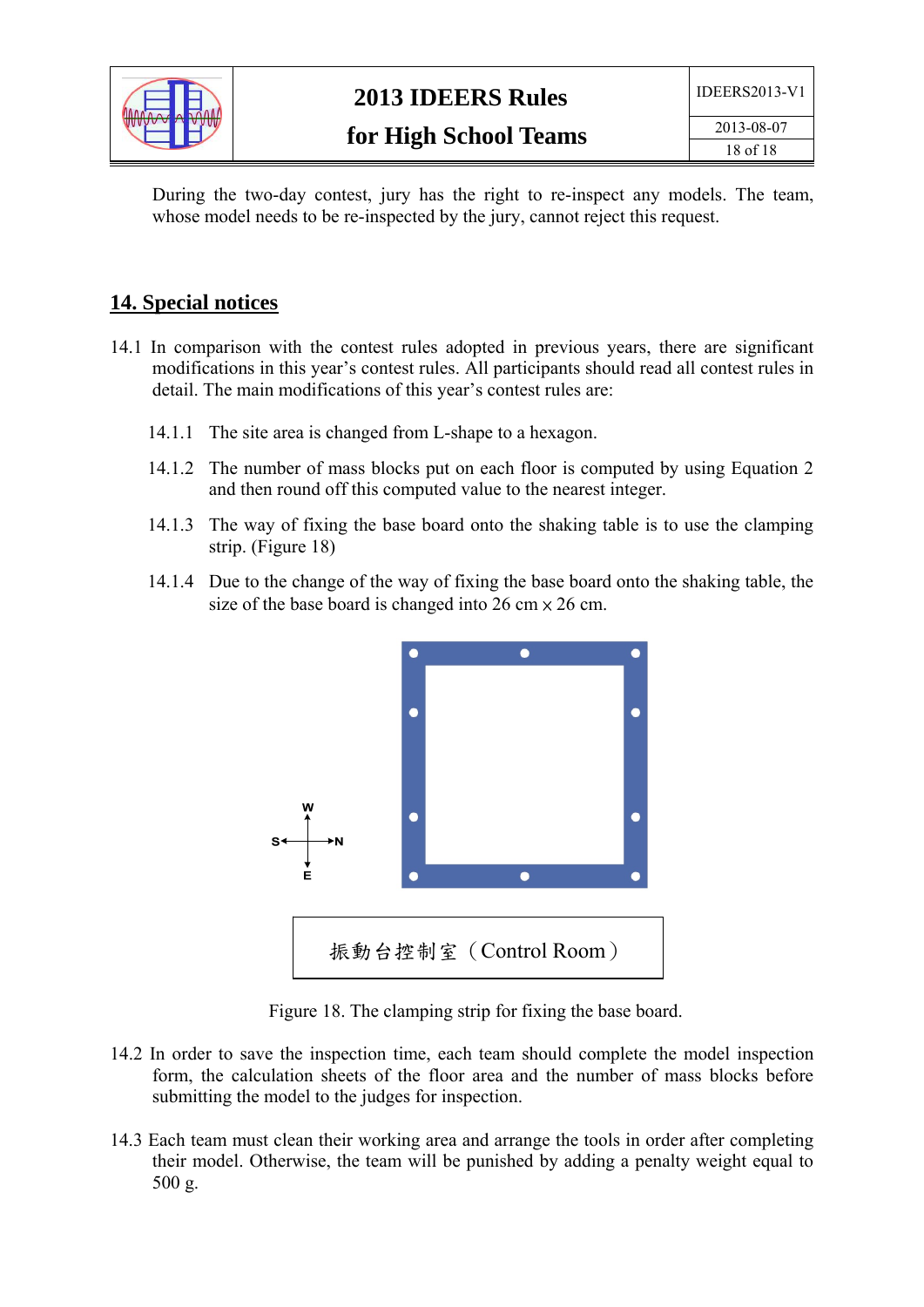# **Check Table of 2013 IDEERS High School Teams**

| <b>Team No.</b>                |                                                       |                                                          |               |                | <b>School Name</b>                                                                                                                                                                                                                                                                                                                                                                                                             |                               |                                     |                            |                            |                                  |                                                       |
|--------------------------------|-------------------------------------------------------|----------------------------------------------------------|---------------|----------------|--------------------------------------------------------------------------------------------------------------------------------------------------------------------------------------------------------------------------------------------------------------------------------------------------------------------------------------------------------------------------------------------------------------------------------|-------------------------------|-------------------------------------|----------------------------|----------------------------|----------------------------------|-------------------------------------------------------|
| $M_M$ (Mass of the Model)      |                                                       |                                                          |               |                | g                                                                                                                                                                                                                                                                                                                                                                                                                              |                               |                                     | Reviewer                   |                            |                                  |                                                       |
| $M_B$ (Mass of the Base Board) |                                                       |                                                          |               |                |                                                                                                                                                                                                                                                                                                                                                                                                                                | g                             |                                     |                            |                            |                                  |                                                       |
|                                |                                                       | $M_P$ (Weight Penalty)                                   |               |                |                                                                                                                                                                                                                                                                                                                                                                                                                                |                               | g                                   |                            |                            |                                  |                                                       |
|                                |                                                       | $M_M$ - $M_B$ + $M_P$ =                                  |               |                |                                                                                                                                                                                                                                                                                                                                                                                                                                |                               | g                                   |                            |                            |                                  |                                                       |
|                                |                                                       | 1. Field cleanup & tools collation                       |               |                | Penalty (500g)                                                                                                                                                                                                                                                                                                                                                                                                                 |                               | 8. Interior clearance ( $\geq$ 5cm) |                            |                            |                                  | Penalty                                               |
|                                | O.K.                                                  | N.G.                                                     |               |                |                                                                                                                                                                                                                                                                                                                                                                                                                                | FL                            |                                     |                            |                            |                                  | (100g/cm)                                             |
|                                | 2. Buliding range $&$ board                           | boundary clear width ( $\geq$ 3 cm)                      |               |                | Penalty (500g)                                                                                                                                                                                                                                                                                                                                                                                                                 | FL                            |                                     |                            | cm<br>cm                   |                                  | g                                                     |
|                                |                                                       |                                                          | $\mathbf{cm}$ |                |                                                                                                                                                                                                                                                                                                                                                                                                                                | FL                            |                                     |                            |                            |                                  | g                                                     |
|                                |                                                       | 3. Height (55cm $\leq H \leq 70$ cm)                     |               |                | Penalty (200g)                                                                                                                                                                                                                                                                                                                                                                                                                 | 5FL                           |                                     |                            | cm                         |                                  | ${\bf g}$                                             |
|                                |                                                       |                                                          | cm            |                |                                                                                                                                                                                                                                                                                                                                                                                                                                | 4FL                           |                                     |                            | $\rm cm$                   |                                  | g                                                     |
|                                | 4. Total floor area                                   | $(930 \le A \le 2000 \text{ cm}^2)$                      |               |                | Penalty (100g)                                                                                                                                                                                                                                                                                                                                                                                                                 | 3FL                           |                                     |                            | cm<br>cm                   |                                  | ${\sf g}$                                             |
|                                |                                                       |                                                          | cm            |                |                                                                                                                                                                                                                                                                                                                                                                                                                                | 2FL                           |                                     |                            |                            |                                  | ${\sf g}$                                             |
|                                |                                                       | 5.No. of wood sticks fixed on                            |               |                | Penalty                                                                                                                                                                                                                                                                                                                                                                                                                        | 1FL                           |                                     |                            | $\rm cm$<br>cm             |                                  | ${\sf g}$                                             |
|                                | the base board ( $\leq 24$ sticks)                    |                                                          | sticks        |                | (50g/stick)                                                                                                                                                                                                                                                                                                                                                                                                                    |                               |                                     |                            |                            |                                  | g                                                     |
|                                |                                                       | 6. Exterior & interior clearance                         |               | Penalty (500g) |                                                                                                                                                                                                                                                                                                                                                                                                                                | 9. Floor area (each floor)    |                                     |                            |                            | Penalty<br>(5g/cm <sup>2</sup> ) |                                                       |
| of 1FL<br>O.K.<br>N.G.         |                                                       |                                                          |               |                | FL                                                                                                                                                                                                                                                                                                                                                                                                                             |                               | $\text{cm}^2$                       | $\geq 150$ cm <sup>2</sup> |                            | g                                |                                                       |
|                                |                                                       |                                                          |               | Penalty        | FL                                                                                                                                                                                                                                                                                                                                                                                                                             |                               | $\text{cm}^2$                       | $\geq 150$ cm <sup>2</sup> |                            | ${\sf g}$                        |                                                       |
|                                | 6. Clear Height ( $\geq$ 8cm)                         |                                                          |               |                | (50g/cm)                                                                                                                                                                                                                                                                                                                                                                                                                       | FL                            |                                     | $\text{cm}^2$              | $\geq 150$ cm <sup>2</sup> |                                  | ${\bf g}$                                             |
| FL                             |                                                       |                                                          | cm            |                | g                                                                                                                                                                                                                                                                                                                                                                                                                              | FL                            |                                     | $\text{cm}^2$              | $\geq 150$ cm <sup>2</sup> |                                  | ${\sf g}$                                             |
| FL                             |                                                       |                                                          | cm            |                | g                                                                                                                                                                                                                                                                                                                                                                                                                              | 5FL                           |                                     | $\text{cm}^2$              | $\geq 150$ cm <sup>2</sup> |                                  | ${\sf g}$                                             |
| FL                             |                                                       |                                                          | cm            |                | ${\bf g}$                                                                                                                                                                                                                                                                                                                                                                                                                      | 4FL                           |                                     | $\text{cm}^2$              | $\geq 210$ cm <sup>2</sup> |                                  | ${\bf g}$                                             |
| 5FL                            |                                                       |                                                          | cm            |                | g                                                                                                                                                                                                                                                                                                                                                                                                                              | 3FL                           |                                     | $\text{cm}^2$              | $\geq 210$ cm <sup>2</sup> |                                  | $\mathbf{g}% _{0}\left( \mathbf{r},\mathbf{r}\right)$ |
| 4FL                            |                                                       |                                                          | cm            |                | $\mathbf{g}% _{T}=\mathbf{g}_{T}=\mathbf{g}_{T}=\mathbf{g}_{T}=\mathbf{g}_{T}=\mathbf{g}_{T}=\mathbf{g}_{T}=\mathbf{g}_{T}=\mathbf{g}_{T}=\mathbf{g}_{T}=\mathbf{g}_{T}=\mathbf{g}_{T}=\mathbf{g}_{T}=\mathbf{g}_{T}=\mathbf{g}_{T}=\mathbf{g}_{T}=\mathbf{g}_{T}=\mathbf{g}_{T}=\mathbf{g}_{T}=\mathbf{g}_{T}=\mathbf{g}_{T}=\mathbf{g}_{T}=\mathbf{g}_{T}=\mathbf{g}_{T}=\mathbf{g}_{T}=\mathbf{g}_{T}=\mathbf{g}_{T}=\math$ | 2FL                           |                                     | $\text{cm}^2$              | $\geq 210 \text{cm}^2$     |                                  | $g_{\parallel}$                                       |
| 3FL                            |                                                       |                                                          | cm            |                | $\mathbf{g}% _{T}=\mathbf{g}_{T}=\mathbf{g}_{T}=\mathbf{g}_{T}=\mathbf{g}_{T}=\mathbf{g}_{T}=\mathbf{g}_{T}=\mathbf{g}_{T}=\mathbf{g}_{T}=\mathbf{g}_{T}=\mathbf{g}_{T}=\mathbf{g}_{T}=\mathbf{g}_{T}=\mathbf{g}_{T}=\mathbf{g}_{T}=\mathbf{g}_{T}=\mathbf{g}_{T}=\mathbf{g}_{T}=\mathbf{g}_{T}=\mathbf{g}_{T}=\mathbf{g}_{T}=\mathbf{g}_{T}=\mathbf{g}_{T}=\mathbf{g}_{T}=\mathbf{g}_{T}=\mathbf{g}_{T}=\mathbf{g}_{T}=\math$ | Total                         |                                     |                            | $\text{cm}^2$              |                                  |                                                       |
| 2FL                            |                                                       |                                                          | cm            |                | ${\bf g}$                                                                                                                                                                                                                                                                                                                                                                                                                      | <b>Number of steel blocks</b> |                                     | Weighting                  |                            | Wi                               |                                                       |
| 1FL                            |                                                       |                                                          | cm            |                | ${\bf g}$                                                                                                                                                                                                                                                                                                                                                                                                                      | FL                            | of each floor                       |                            | $x 3 =$                    |                                  |                                                       |
|                                |                                                       | 7. Exterior clearance ( $\Sigma$ Xi / $\Sigma$ Li > 50%) |               |                | Penalty                                                                                                                                                                                                                                                                                                                                                                                                                        | FL                            |                                     |                            | $x 3 =$                    |                                  |                                                       |
|                                | $\Sigma L_i$<br>$\Sigma X_i$<br>$\sum X_i / \sum L_i$ |                                                          | $(10g/1\%)$   | FL             |                                                                                                                                                                                                                                                                                                                                                                                                                                |                               | $x 3 =$                             |                            |                            |                                  |                                                       |
| FL                             |                                                       |                                                          |               | $\%$           |                                                                                                                                                                                                                                                                                                                                                                                                                                | FL                            |                                     |                            | $x 2 =$                    |                                  |                                                       |
| FL                             |                                                       |                                                          |               | $\%$           | ${\sf g}$                                                                                                                                                                                                                                                                                                                                                                                                                      | 5FL                           |                                     |                            | $x 2 =$                    |                                  |                                                       |
| FL                             |                                                       |                                                          | $\%$          |                | g                                                                                                                                                                                                                                                                                                                                                                                                                              | 4FL                           |                                     | $x 1 =$                    |                            |                                  |                                                       |
| 5FL                            |                                                       |                                                          | $\%$          |                | g                                                                                                                                                                                                                                                                                                                                                                                                                              | 3FL                           |                                     | $x 1 =$                    |                            |                                  |                                                       |
| 4FL                            |                                                       |                                                          | $\%$          |                | ${\sf g}$                                                                                                                                                                                                                                                                                                                                                                                                                      | 2FL                           |                                     |                            | $x 1 =$                    |                                  |                                                       |
| 3FL                            |                                                       | $\%$                                                     |               | ${\sf g}$      | Total                                                                                                                                                                                                                                                                                                                                                                                                                          |                               |                                     | $\Sigma$ Wi =              |                            |                                  |                                                       |
| 2FL                            |                                                       |                                                          |               | $\%$           | ${\bf g}$                                                                                                                                                                                                                                                                                                                                                                                                                      |                               | Unit: Area: $cm2$                   |                            | Length&Height: cm          |                                  | Mass:gram                                             |
| $1\mathrm{FL}$                 |                                                       |                                                          |               | $\%$           | g                                                                                                                                                                                                                                                                                                                                                                                                                              |                               |                                     |                            |                            |                                  |                                                       |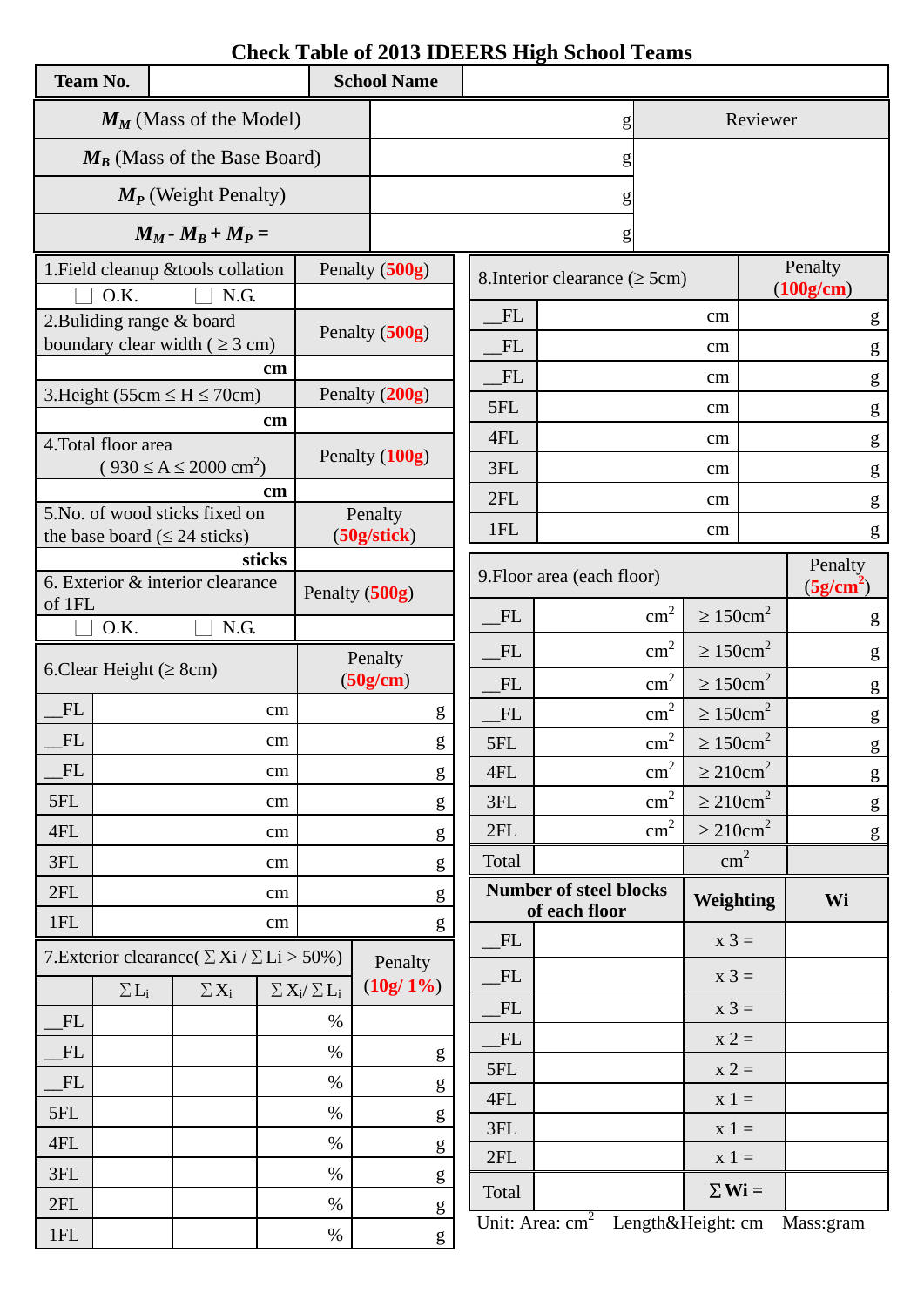

# **2013 IDEERS**

IDEERS2013-V1

# High School Division Floor Area Calculation Form

2013-08-07 1 of 2

| Floor<br>No. | Floor Area<br>(cm <sup>2</sup> ) | Floor Dimension Drawing & Floor Area Calculation |
|--------------|----------------------------------|--------------------------------------------------|
| $_FL$        |                                  |                                                  |
| $_FL$        |                                  |                                                  |
| $-FL$        |                                  |                                                  |